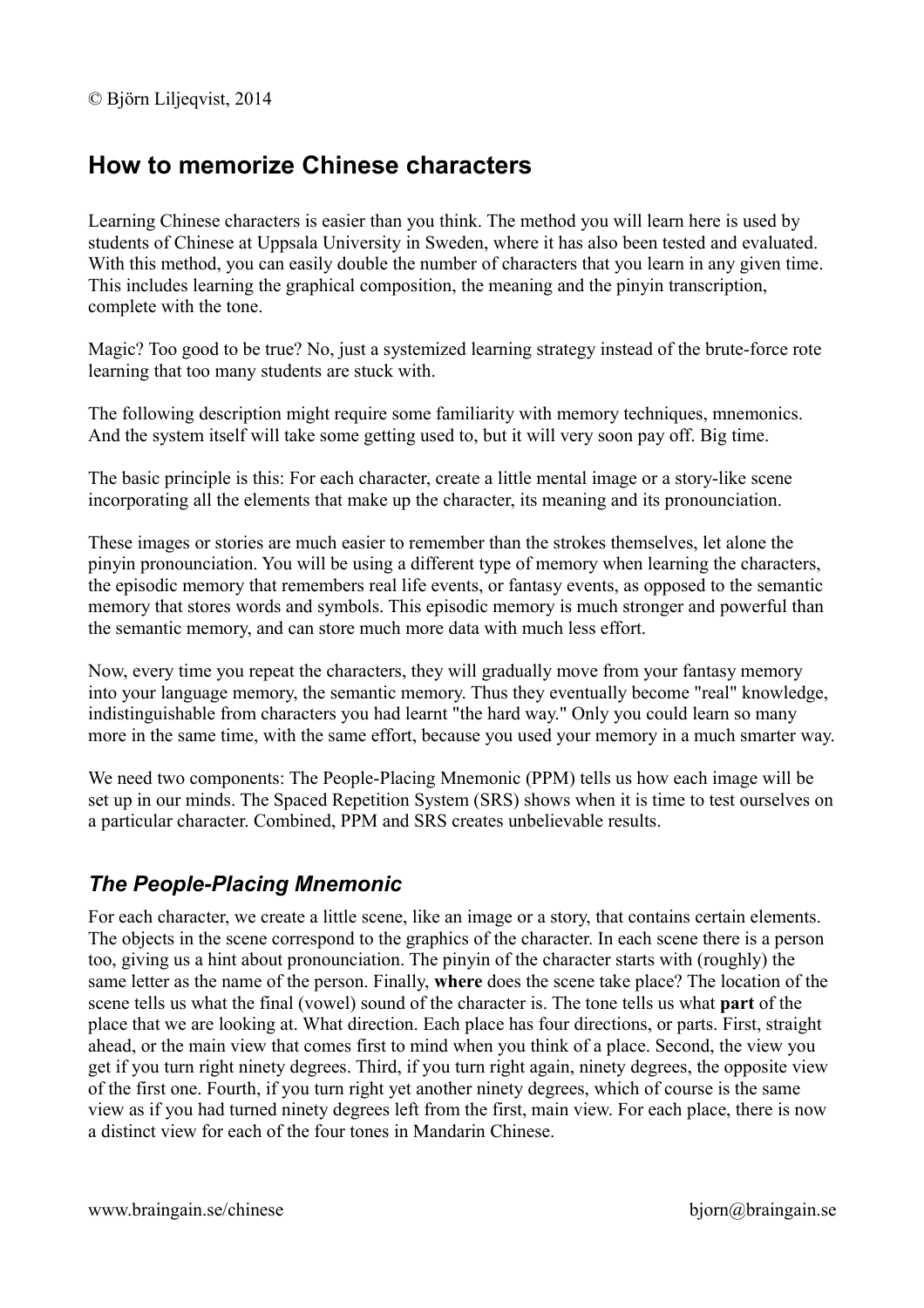Example: Dàn – dawn 旦

The graph is simple. It is a sun rising over the horizon. Pretty much the meaning of *dawn*. Easy to remember. What about pronounciation? Dàn =  $D + \text{an}$ . D stands for your personally chosen "Dperson". It could be Donald Duck, Dolly Parton, Davy Crocket, you name it. We also a specific place corresponding to the AN final. Each of the different Chinese final sounds have a corresponding unique place. Since there are not many different finals, we will only need a short list of places. Let's say that AN corresponds to your nearest shopping mall, wherever that may be. What about the tone? Dàn has the fourth tone, the falling tone. That is the view you get when you're in the shopping mall, looking in the left direction.

So: Donald Duck is riding a sun that rises above the horizon in the shopping mall. The person in combination with the place gives the Pinyin sound, dàn. The action, that which takes place (a sun rising above the horizon) gives the meaning. Easy.

Example:  $M\check{\imath}$  – rice  $\mathcal H$ 

The character itself is a stylized picture of a rice plant, right? The "mĭ" sound we interpret as the Mperson at the I-place, in the opposite view. For example, if your I-place is the central square of the town you live in, Ĭ (third tone) is the view you get if you look towards the "main viewpoint", "the entrance" etc. So, Madonna, Mickey Mouse, Mozart or whoever you chose, is gorging themselves with white, sticky rice at the town square, in the backwards or opposite view.

Example: Māo – cat 猫

The graphics are more complex here. The leftmost element is the radical, in this case the "dog" radical that is used for many animals. That is combined with two other elements, one meaning "grass" and the other "field". What animal runs through the grassy fields? Cats of course, miaowing their distress to the whole world. Pronounciation: Māo is the M-person (Mozart? Mickey?) in the AO-place, seen from the main viewpoint. How do you combine the sound-elements (Mozart in the AO-place, for example a park nearby) with the meaning? Imagine that you're standing in the park, or whatever place you chose for the AO final sound. Look in the right direction (straight ahead from the main entrance) and there you see a grassy field with Mozart in a huge whig chasing a hundred cats running around. It's as if you would superimpose your silly picture on top of your memory image of the park.

For the PPM to work, you need a list of people and a list of places that all are well known to you.You need to have visited the places several times, so that you have a clear picture in your head of them. Since most people have literally hundreds if not thousands of places in their memories, this is not very difficult. As for the list of people, they should be as diverse as possible. Feel free to mix cartoon characters with historical figures, movie stars and politicians.

You need 24 people, one for each of the possible initial sounds. A list of suggestions is provided here. Make your own selections, and if you don't like one, just come up with a different name and select that one instead.

You also need 35 places, that should all be situated far enough from eachother that you can't see from one place to another. A generic list of possible places is provided here.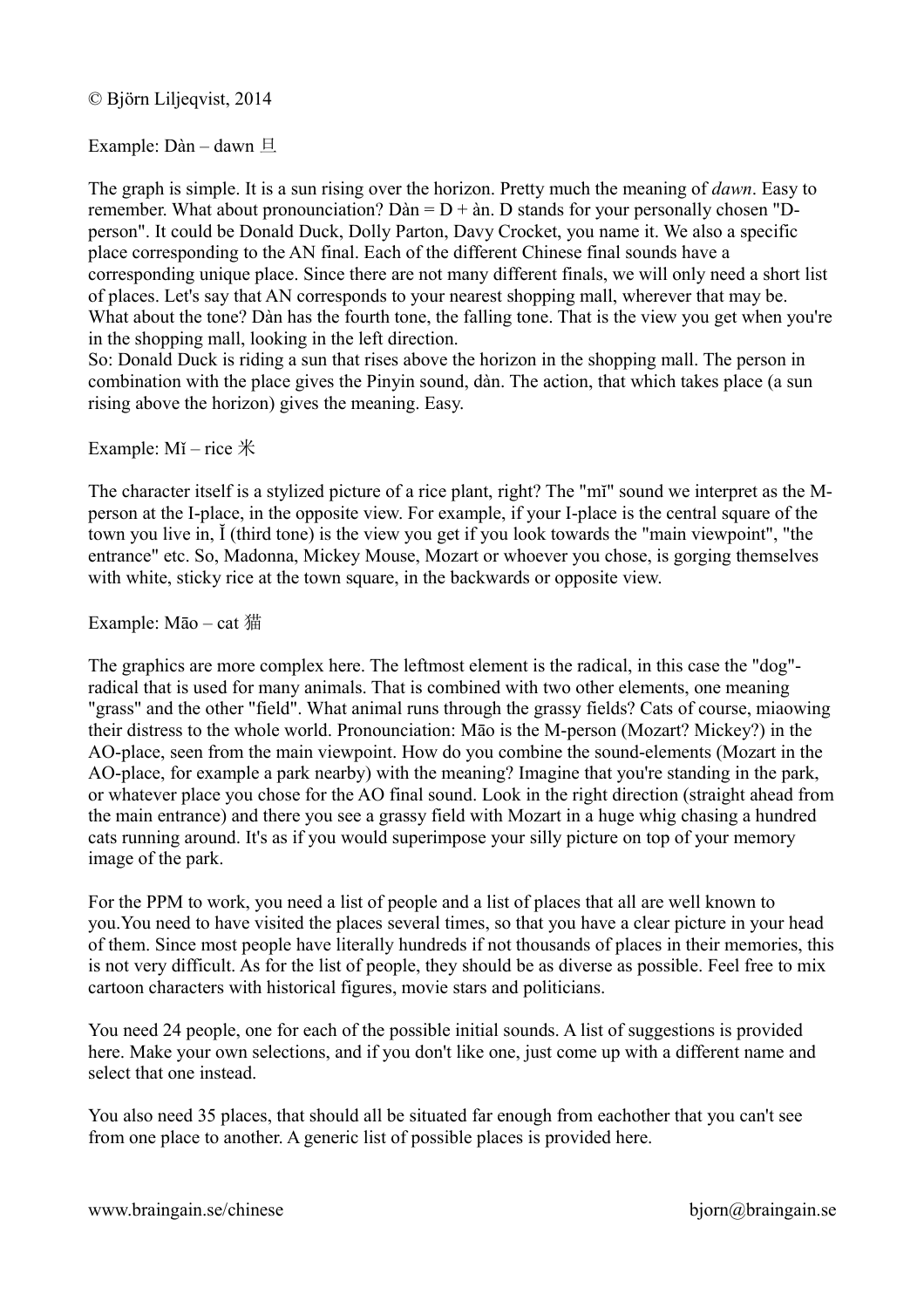Finally, you need a way to transform every little graphical element (radical or non-radical) into something concrete, a noun, a thing. There is help to get from radical lists such as this one, but with time, you will learn to come up with ideas as you go. Learning Chinese characters is a skill, and using a master mnemonic such as the PPM is like using a tool: even with a great tool, there is still plenty of room to develop skill in applying it.

One funny thing when learning characters this way is that the parts that are usually considered difficult become easy, and the things that are considered easy instead take up relatively speaking more time. For example, remembering the pronounciation and tone of a character is no longer a problem at all.

# *The Spaced Repetition System*

Spaced repetition is extremely powerful. If you test yourself on a memory just before you forget it, just before it sinks below that invisible border beyond which you can no longer reach it with mere willpower - then the repetition will do the most work. The memory (of a character, a word, a name etc) will now be multiplied in strength, and it will last longer in your memory. How much longer? Typically between two and four times longer than the time since the previous repetition. The number depends on factors such as individual memory capacity, the effort spent when creating the memory in the first place and possibly several other factors too, that science would do well to explore.

To use spaced repetition, all you need is either specialized software such as ankisrs.com or memrize.com, or just a simple journal if you prefer to go analog. SRS software are essentially just electronic flash cards that use the SRS algorithm to select which flash card to test you on every day. If you use a journal, you instead just use a pen, and possibly few colored paper clips.

Every day that you learn something, write down what you learn, in this case Chinese characters. Then test yourself on the characters you learnt one (1) day before, three (3) days before, nine (9) days, 27 days etc. This way, the waiting time until the next repetition is always about three times longer than the previous waiting time. I say "about", because you are likely to skip a day here and there, and I would also recommend it. Pauses now and then are good for the brain.

Ideally, a repetition should have just below 100% accuracy. If we remember everything perfectly each time, it means we have not waited long enough. If we don't remember enough, less than 80% for example, it means we waited too long. Or that our mnemonic images were not crafted well enough. There is a trade off between the time between repetitions and the efforts we spend in crafting mnemonic clues.

## **The Ten Minute Rule**

The best way to use the time when memorizing characters is 20:10:5. Spend twenty minutes memorizing characters using the PPM system. Then take a ten minute break. Then spend five minutes testing yourself, that you still remember the characters. The "Ten Minute Rule" refers to the ten minute break that is absolutely essential for learning. Skip the ten minute break, and you will be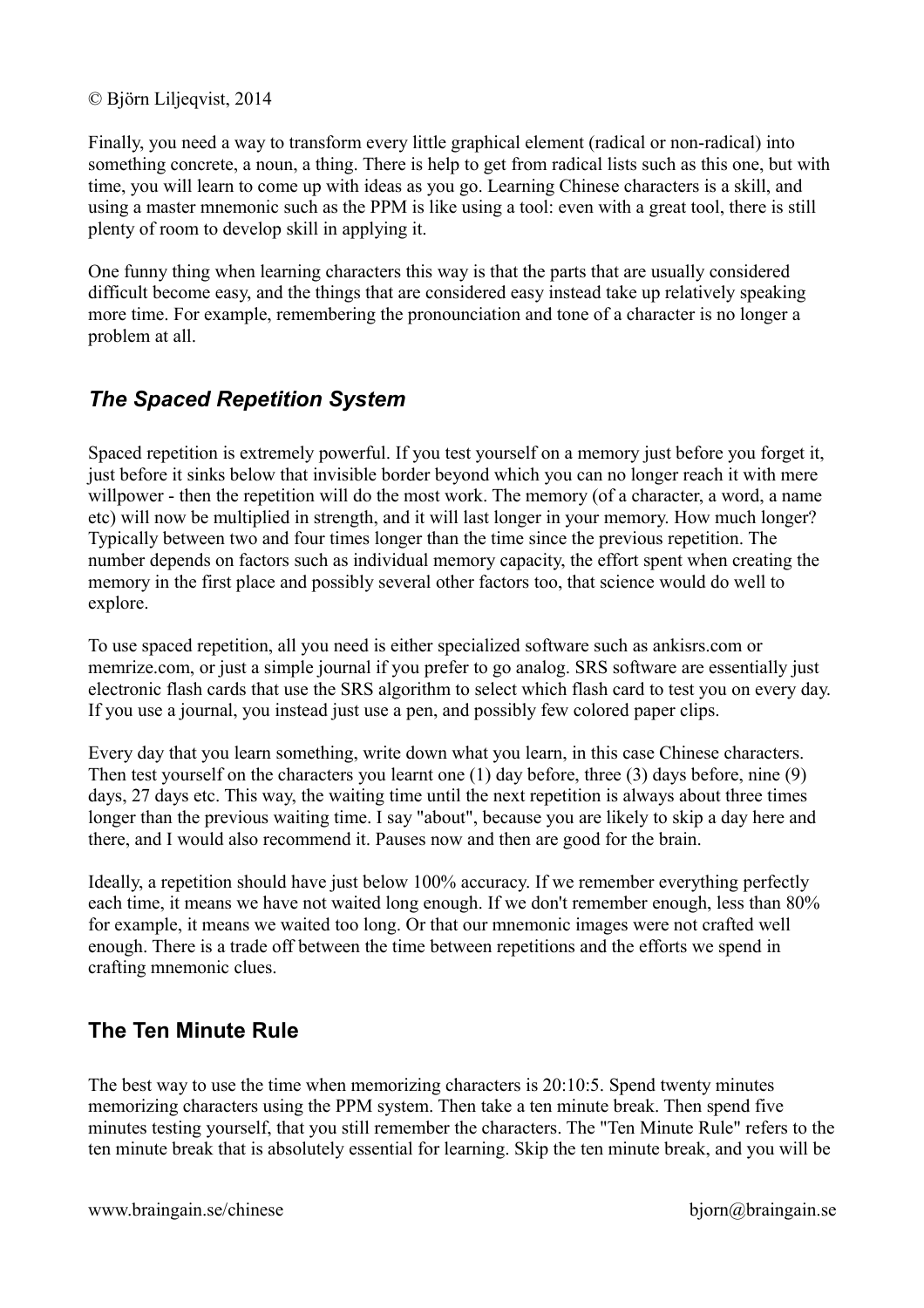wasting your time. During the break, you must not think of what you just learned. Do something else, drink water, check facebook, play a game, whatever.

Ten minutes, it turns out, is just what is needed for the memories just formed to start to sink down and reach that special point where they are just about to be forgotten. Where they might still be in your mind, but out of reach. Wait too long, and you won't be able to recall the characters, at least not all of them. You will fail to recall too many - but they are still there in your mind, in your "passive memory". When you look at the answer, you will go "Oh, yes, right!" This only proves that they are still there, but no longer as active memories.

## **Memory Duration vs Memory Latency**

The duration or strength of a memory is measured in how many days it can last in our minds when we don't think about it. A strong memory is not necessarily a memory that we recall quickly. Rather, it is something that we discover that we still remember, even though we thought we would have forgotten it by now. For example, people we met many years ago and have not thought of since, and when we meet them again, all sorts of memories come back. These memories were strong, durable, but not quick or easily accessed.

The latency of a memory is rarely measured in anything longer than seconds. This is the time it takes for us to recall a particular thing, to answer a question or to remember how a certain Chinese character is pronounced or what it means.

The reason we must distinguish between the strength or duration of a memory on the one hand, and the latency or speed of a memory on the other, is that there are two very different processes involved when we want to build strength and when we want to speed up memories. Wasting time on trying to respond quickly to test questions when we review characters is useless, since it won't matter if we still are going to forget them the day after. What matters is building up strength. We want to remember the characters for a long time. Only when we have built up strengt, when the characters sit firmly in our memories, is it meaningful to practice speed.

Speeding up memories is important though. Just not as the first thing, nor even the second. But once a certain character has successfully passed through the first couple of months or so of spaced repetitions, it should now enter a different stage. This is when we go from using our mnemonic clues to remember, to finally discard all those images and ultimately put the characters in our semantic memory once and for all. From then on, when we see the characters, we simply "know" how they are pronounced and what they mean. We "hear" it in our minds, without need of any artificial reminders such as people or places.

When memorizing characters, is is perfectly acceptable if it takes a little while, a few seconds, to recall a character when testing ourselves. We take it easy. Relax. If you see a symbol you don't immediately recall, no problem. Count to three and see if it doesn't pop up inside your head. Then move on to the next one. That is how you test yourself.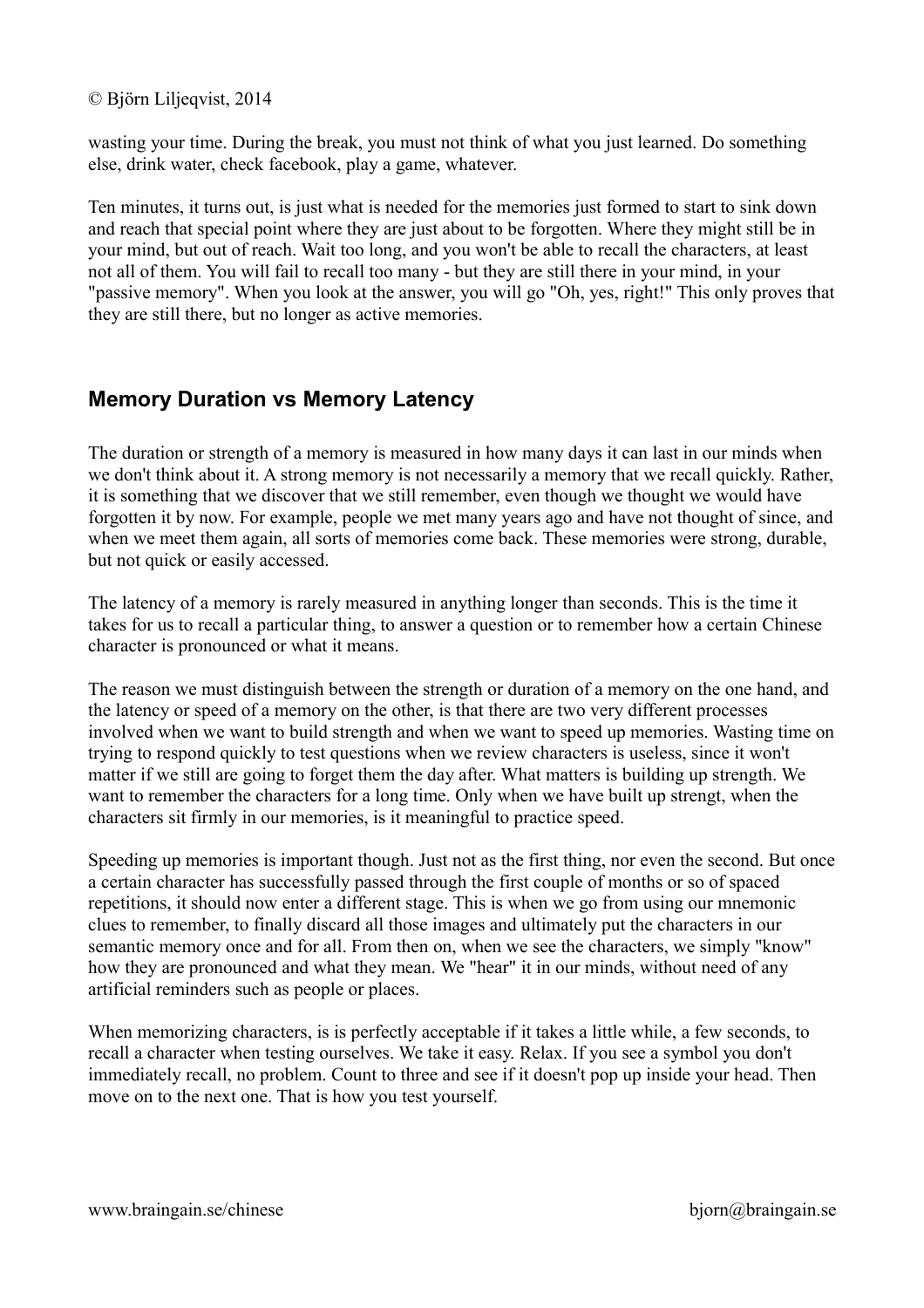### *How to select places*

We need 35 different places. In the best of worlds, there would already be 35 familiar places in all of our lives, that started with ai, an, ang, ong, uai etc. If you happen to live someplace where this is the case - please write to me. Mostly though, it will not be obvious why a particular place, such as your grocery store for example, should represent a particular sound, such as "ai" or "eng".

In fact, these 35 places will have to be memorized. Fortunately, there are easy ways to do that. The best way is to take five different geographical regions that you are well familiar with. Then assign each of these five regions a vowel: A, E, I, O, U. Start by learning which region has which vowel, for example, the center of your home town can be "I", (because that's where *I* live). Two suburbs or parts of the same city could be E and O, another town U and a town you often visit can be A.

When you have five regions, you can now go through these, one at a time, and select concrete places and assign a final sound to each. This way, all finals starting with A will all be found in that "town you often visit": a, ai, an, ang, ao. The same with e, ei, en, eng, er: they are all located close to one another, but not too close. Remember that you should ideally not be able to see from one place to another, to minimize risk of confusion.

Write down a list of all the finals, and the sounds, and keep that list handy as you memorize characters. After a week or two, you will no longer need it. The places will over time become strongly associated with the sounds. Each time you see a character, you will immediately become aware of the place where you "saw" it, where you put in using your imagination. And just as quickly, you will be aware how it is pronounced. Over time, with repetition, the places will gradually fade. Eventually, the characters will be stored in your semantic memory, where the sound is linked directly to the graphics, without any need of extra clues such as places.

If setting up a list of our own chosen places sounds like too much work, here is a more generic list we could use. Example:  $I =$  Forest. We must not dream up some imaginary forest; no - we should recall a forest that we are familiar with, some part of it that we have visited often enough for it to be well known to us. Example: en = classrom. Select one classroom from your memory, a *real*  classroom, that is. Work only with real places. Not fake ones. If the pre-selected places are not good enough, choose another. To make them easy to remember, they are grouped in broad categories. Finals starting with A - shops or places you go to buy stuff.

Finals starting with E - typical work or study places.

Finals starting with I - places in nature settings.

Finals starting with O - restaurants.

Finals starting with U - city landmarks or major places.

| Final | <b>Place</b>           | Final    | <b>Place</b>      |
|-------|------------------------|----------|-------------------|
| a     | supermarket            | $\Omega$ | hamburger place   |
| ai    | flower shop            | ong      | pizza place       |
| an    | book store             | ou       | fancy restaurant  |
| ang   | <b>IKEA</b>            | u        | bridge            |
| ao    | boutique, clothes shop | ua       | fountain          |
| e     | hospital               | uai      | pedestrian street |
| ei    | kindergarten           | uan      | harbor            |
| en    | class room             | uang     | sky scraper       |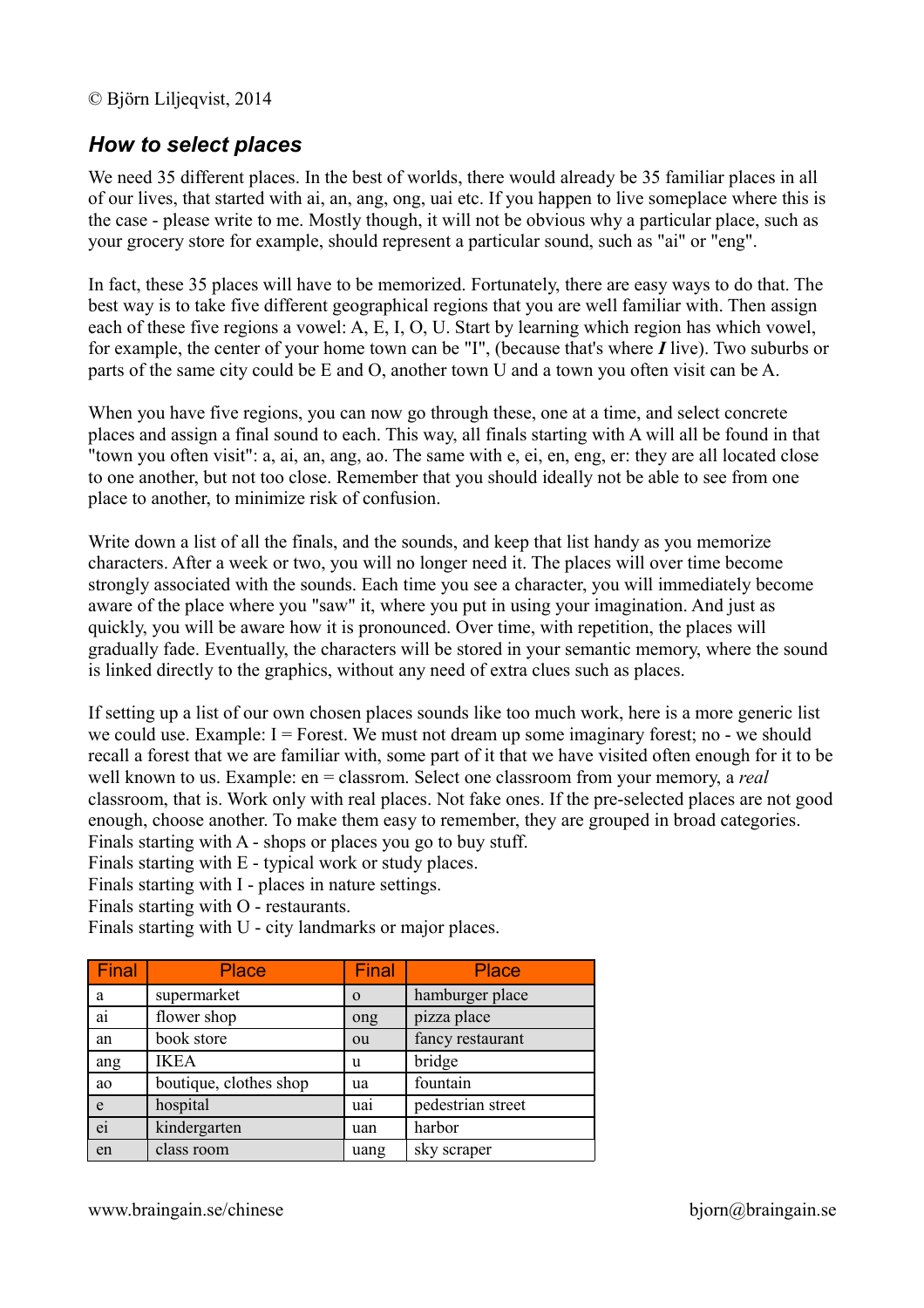| eng              | office        | ue        | square        |
|------------------|---------------|-----------|---------------|
| er               | laboratory    | ui        | tunnel        |
| i                | park          | un        | shopping mall |
| ia               | mountain/rock | <b>uo</b> | castle        |
| ian              | lake          | ü         | statue        |
| iang             | forest        | üe        | theater       |
| iao              | beach         | ün        | library       |
| ie               | view point    |           |               |
| $\frac{1}{\sin}$ | river         |           |               |
| ing              | slope         |           |               |

If you don't like some of these, here are some other possible places you could use instead.

| cinema        | ware house    | skating rink   | airport           |
|---------------|---------------|----------------|-------------------|
| bowling alley | canteen       | horse stables  | parking lot       |
| coffee shop   | school yard   | football field | subway station    |
| dance place   | lecture hall  | gym            | train station     |
| cemetary      | running track | friend's home  | motor way         |
| concert hall  | dressing room | cellar         | hardware store    |
| church        | swimming pool | hotel          | electronics shop  |
| museum        | ski resort    | bar            | construction site |

Make sure that you know all places you use well enough to be able to clearly visualize what they look like from four different directions. Each place will have a "main view", corresponding to the first tone, the flat tone. If it isn't obvious from the layout of the place what that main view is, you're just going to have to choose one view to be the main one. If you know which way is north, that could be your main view. Do it any way you like, as long as you have a clear idea of the four directions.

### *How to select people*

We need 24 different people. One for each of the 23 initial consonant sounds, and one more for those characters that begin with a vowel, i.e. those that have no consonant.

The 24 persons should be as diverse as possible, so that we will not mix them up in our minds. Keep in mind that as we repeat the signs, the mnemonic pictures will gradually fade, just as the signs themselves grow stronger in our minds. Two persons such as Al Pacino and Robert De Niro might seem different enough at first glance - but after a couple of weeks, you might not be able to recall which male gangster actor that you used in that particular scene. Similarly, avoid using both Gandalf and Dumbledore, Janet Jackson and Rihanna, Frodo and Bilbo.

Usually, what happens is that the memory of the person fades quite quickly - and this is not a bad thing. We want the mnemonic images to fade, gracefully. Their purpose is after all only to help us plant the memory of how to pronounce the Chinese characters in our heads. After a while, when you recall a sign, you will no longer really see the person in your head ... you will only be vaguely aware that such-and-such a person was there. The same thing goes with the place. You will "know" that a sign belongs to a certain place (and therefore is pronounced a certain way), but you might not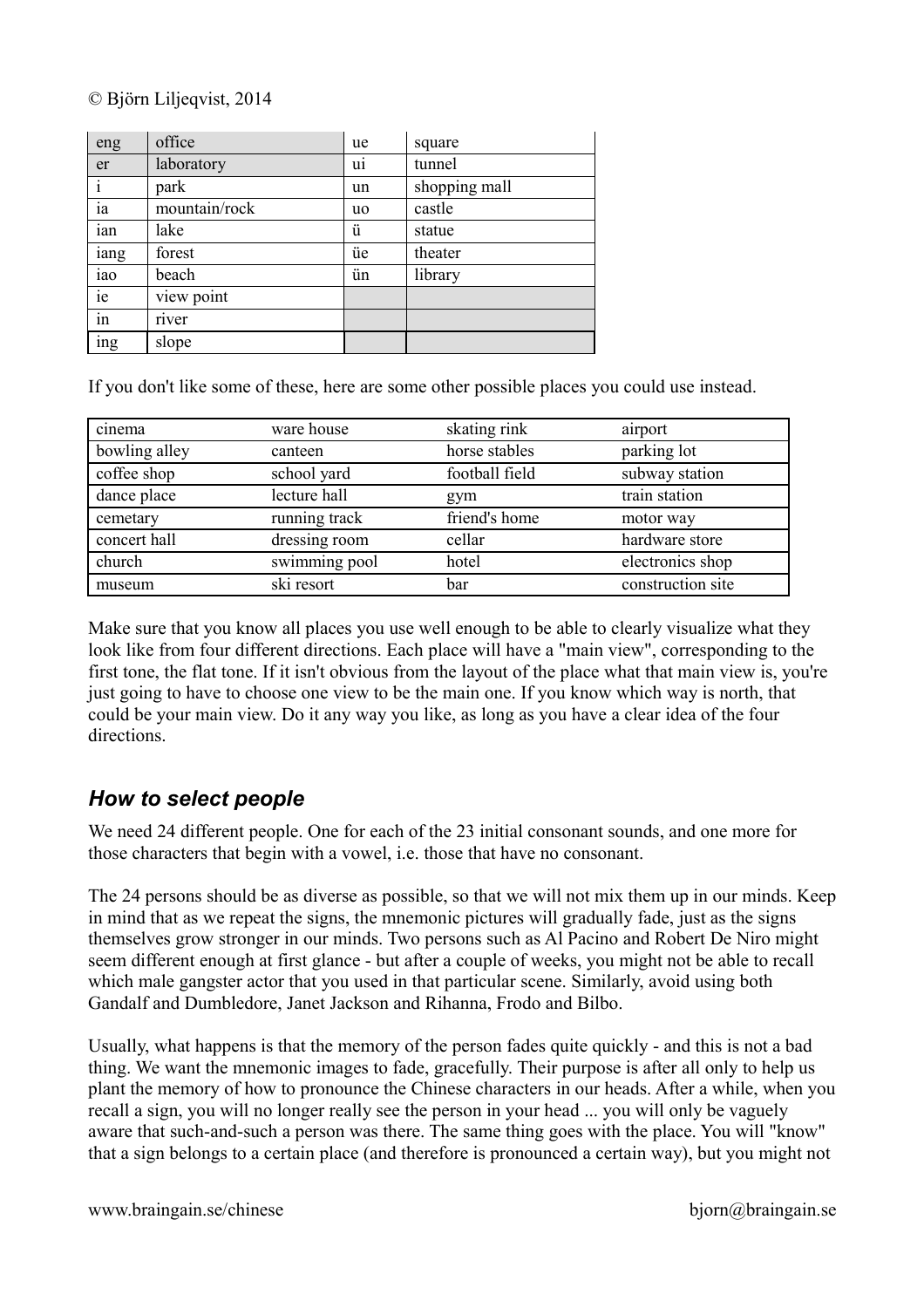really see that place very clearly. You will just know it, just as you right now, in this very moment, know that you are in a particular place reading this, even if you don't pay much attention to that place.

The only problem is that since the mnemonic helpers fade, the people and the places of our memory scenes, they should be different enough so that we can tell them apart even after time has passed. It is good if every person of the 24 you will chose have a distinct voice, a typical attribute and a characteristic way of doing things. It is not necessary, but it will help. For example, if you use Abraham Lincoln to represent the initial sound "L", as in "Làn", use a memory you have of an actor portraying him in a movie, such as Daniel Day-Lewis in Spielberg's film with the same name. His attribute could be the big cylinder hat he wears, or his dark suit.

Once we get practice using the people in our mnemonic images, we will use less and less of them. Lincoln might get reduced to a tall character in a big hat, we still know it's him. Frodo will be reduced to "that hobbit". Madonna will be "that blonde female singer." And so on.

Here is a selection of people sorted by initial and "type": Actors (male and female), fictional, cartoons and historical characters. Select one from each row, one of the five that is the most familiar to you. Make sure that your selection of 24 people will be balanced and feature both males and females, old and young, real and fictional, big and small, friendly and dangerous etc.

|           | Male celebrity      | <b>Female celebrity</b> | <b>Fictional</b>     | Cartoon            | <b>Historical</b>      |
|-----------|---------------------|-------------------------|----------------------|--------------------|------------------------|
| $\cdots$  | Alan Alda           | Alanis Morisette        | Aragorn              | Aladdin            | Amelia Earhart         |
| B         | <b>Bruce Lee</b>    | <b>Britney Spears</b>   | <b>Black Adder</b>   | Baloo              | Buffalo Bill           |
| C         | Clint Eastwood      | Claire Danes            | Cersei               | Cinderella         | Caesar                 |
| <b>CH</b> | <b>Chuck Norris</b> | Cher                    | Chewbacca            | Charlie Brown      | Churchill              |
| D         | Dustin Hoffman      | Dolly Parton            | Data                 | Donald Duck        | Darwin                 |
| F         | Freddie Mercury     | Fran Drescher           | Frankenstein         | Frosty the snowman | <b>FDR</b>             |
| G         | Gandolfini          | Gwyneth Palthrow        | Galadriel            | Goofy              | Galileo                |
| н         | Hugo Weaving        | Halle Berry             | Han Solo             | Homer Simpson      | Hitler                 |
| J         | Jack Nicholson      | Julia Roberts           | Jar-Jar Binks        | Jiminy Cricket     | <b>JFK</b>             |
| K         | Keanu Reeves        | Kate Beckinsale         | Kramer               | King Louie         | Kublai Khan            |
| L         | Liam Neeson         | Lisa Kudrow             | Loki                 | Little Mermaid     | Lincoln                |
| M         | Michael J Fox       | Madonna                 | Mad Max              | Mickey Mouse       | Mozart                 |
| N         | Nicholas Cage       | Natalie Portman         | Neo.                 | Nemo (fish)        | Napoleon               |
| P         | Paul McCartney      | Paula Abdul             | Picard               | Pink panther       | Pythagoras             |
| Q         | Ouaid               | Queen Latifah           | Q (Star Trek)        | Qaa (Jungle book)  | <b>Oueen Elizabeth</b> |
| R         | Robin Williams      | Rihanna                 | Rambo                | Remy (Ratatouille) | Robespierre            |
| S         | <b>Steve Carell</b> | Sandra Bullock          | Spock                | Smurfette          | <b>Socrates</b>        |
| <b>SH</b> | Sheen               | Shania Twain            | Sherlock             | Shrek              | Shakespeare            |
| т         | Tom Cruise          | Tina Turner             | Terminator           | Tintin             | Tesla                  |
| ZН        | Zheorge Lucas       | Zhilda Radner           | Zhiselle (Enchanted) | Zhenie (Aladdin)   | Zheronimo              |
| W         | Will Smith          | Winona Ryder            | Wolverine            | Winnie the Pooh    | Washington             |
| X.        | Axl Rose            | Xenia Kriisin           | Xena                 | X-men              | Xerxes                 |
| Y         | Yo-Yo Ma            | Yeoh, Michelle          | Yoda                 | Yogi Bear          | Yamamoto               |
| Z         | Zappa               | Zeta-Jones              | Zorro                | Zoidberg           | Zapata                 |

People with names starting with A are suggested for the empty initial in signs like "Ài". For the ZH sound, people with names starting with the soft G-sound is used, "George", "Giselle" etc. Also note that not all names are pronounced the Chinese way. The Q-sound in Queen Elizabeth is not remotely like the Q-sound in "Qiu" in Chinese. This is not a problem in any way. Many Chinese phonemes sound very similar in the ears of native speakers of European languages. By using colorful people and familiar places, it will be much easier to differentiate between them. To instead try to remember the sounds just as they are without help is more difficult.

If you are unfamiliar with the people above, google them. If you don't like these proposals, use others. You can find pictures and often videos of them (or actors portraying them) online. For best